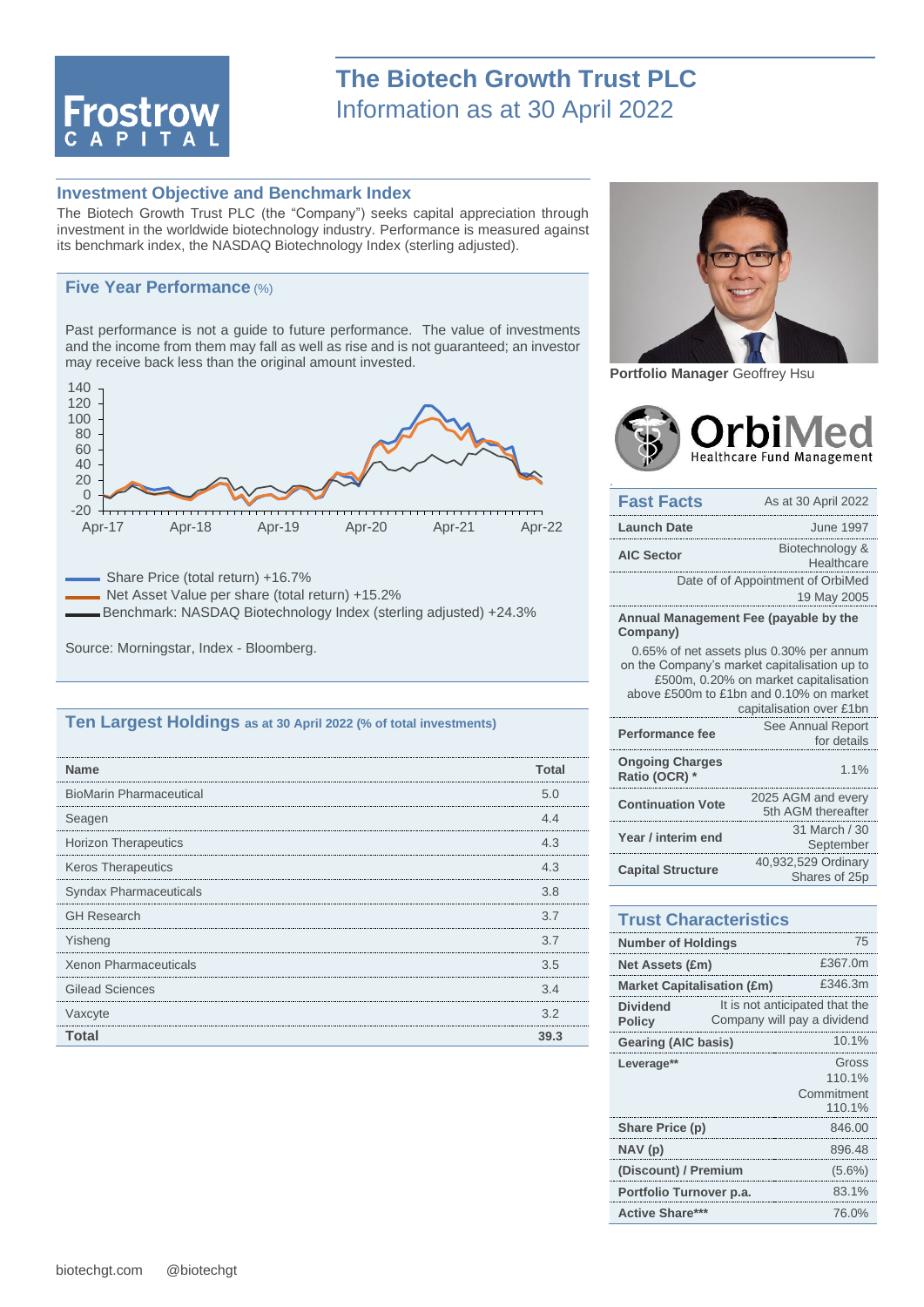

#### **Geographical Breakdown as at 30 April 2022 (%)**

| North America             | 73.3%     |
|---------------------------|-----------|
| <b>Continental Europe</b> | 12.2%     |
| *Unquoted                 | 8.9%      |
| China (quoted)            | 4.9%      |
| United Kingdom            | 0.5%      |
| Singapore                 |           |
|                           |           |
| Total                     | $100.0\%$ |
|                           |           |

\* No more than 10% of gross assets will be invested in unquoted investments at the time of acquisition. This limit includes any investment or commitment to invest in private equity funds managed by OrbiMed or an affiliate thereof. Investments or commitments to invest in such private equity funds will be limited to US15m, after the deduction of proceeds of disposal and other returns of capital. Of the 8.9% unquoted investments, 8.3% was in China, 0.5% was in Asia, and 0.1% was in Canada.

Source: All portfolio information sourced from Frostrow Capital LLP

# **Discrete Performance – Calendar Years (%)**

| <b>Percentage Growth</b><br><b>12 Month Return</b> | 2017 | 2018    | 2019 | 2020 | 2021   |        |
|----------------------------------------------------|------|---------|------|------|--------|--------|
| <b>NAV</b>                                         | 99   | $-14.3$ | 47.4 | 524  | $-231$ | $-241$ |
| <b>Share Price</b>                                 | 12.1 | $-19.9$ | くら   | 67.7 | $-246$ |        |
| dex                                                | 10.5 |         | 19 6 | 22.1 |        |        |
|                                                    |      |         |      |      |        |        |

## **Standardised Discrete Performance (%)**

| <b>Percentage Growth 12</b><br><b>Month Return</b> | Apr 17-<br><b>Apr 18</b> | Apr 18-<br><b>Apr 19</b> | Apr 19-<br>Apr 20 | Apr 20-<br><b>Apr 21</b> | Apr 21-<br>Apr 22 |
|----------------------------------------------------|--------------------------|--------------------------|-------------------|--------------------------|-------------------|
| <b>NAV</b>                                         | $-5.8$                   | 1 4                      | 44 Z              | 33 1                     | $-37.2$           |
| <b>Share Price</b>                                 | $-26$                    | $-20$                    | 46 R              | 42 S                     | $-41.6$           |
| Index                                              |                          |                          | 20.9              | 13.5                     | $-1.5()$          |

Past performance is not a guide to future performance. The value of investments and the income from them may fall as well as rise and is not guaranteed.

Source: NAV (total return; fully diluted) & Share Price (total return) – Morningstar. Index - Bloomberg.

*\*Calculated at the financial year end, includes management fees and all other operating expenses, excludes performance fees.*

*\*\*The Board has set the leverage limit for both the Gross and the Commitment basis at 130% of the Company's Net Asset Value.*

*\*\*\*Active Share is expressed as a percentage and shows the extent to which a fund's holdings and their weightings differ from those of the fund's benchmark index. A fund that closely tracks its index might have a low Active Share of less than 20% and be considered passive, while a fund with an Active Share of 60% or higher is generally considered to be actively managed.*

#### **Codes**

| Sedol                                | 0038551              |  |
|--------------------------------------|----------------------|--|
| <b>ISIN</b>                          | GB0000385517         |  |
| <b>Legal Entity Identifier (LEI)</b> |                      |  |
|                                      | 549300Z41EP32MI2DN29 |  |
| <b>Global Intermediary</b>           |                      |  |
| <b>Identification Number (GIIN)</b>  |                      |  |
|                                      | U1MQ70.99999.SL.826  |  |
| <b>Bloomberg</b>                     | <b>BIOG IN</b>       |  |
| <b>FPIC</b>                          |                      |  |

## **Investment Policy**

In order to achieve its investment objective, the Company invests in a diversified portfolio of shares and related securities in biotechnology companies on a worldwide basis. The Company will not invest more than 15% of the value of its gross assets in any one individual stock at the time of acquisition. No more than 10% of gross assets will be invested in unquoted investments at the time of acquisition. This limit includes any investment or commitment to invest in private equity funds managed by OrbiMed or an affiliate thereof. Investments or commitments to invest in such private equity funds will be limited to US15m, after the deduction of proceeds of disposal and other returns of capital. The Company's borrowing policy is that borrowings will not exceed 20% of the Company's net assets. The Company may be unable to invest directly in certain countries. In these circumstances, the Company may gain exposure to companies in such countries by investing indirectly through swaps. Where the Company invests in swaps, exposure to underlying assets will not exceed 5% of the gross assets of the Company at the time of entering into the contract.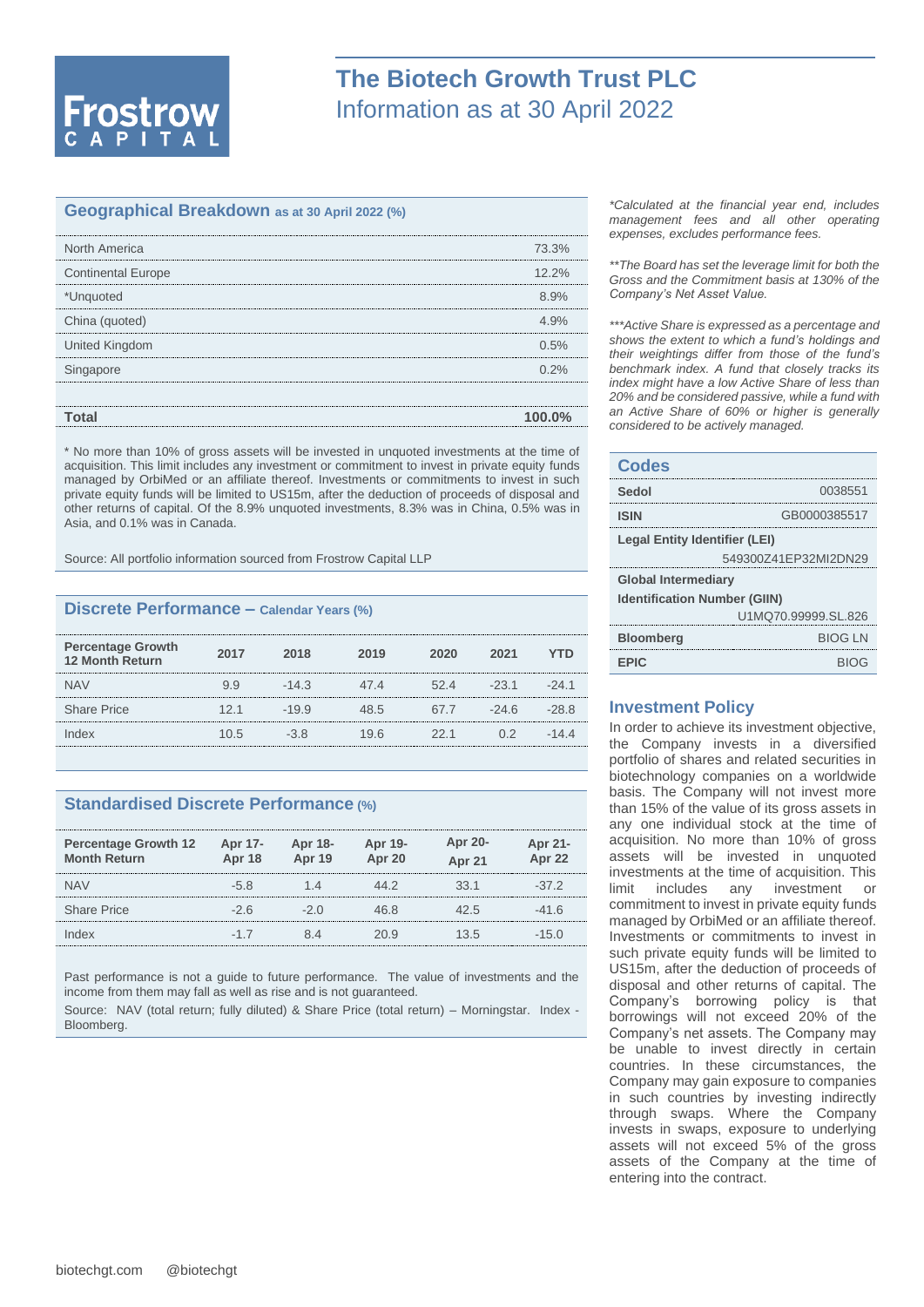



# **Commentary**

In April, the NAV per share was down 6.4%, the share price was down 5.8% and the benchmark NASDAQ Biotechnology Index (sterling adjusted) was down 5.7%.

The biotechnology sector underperformed relative to the broader markets, with continued investor focus on macro variables such as Fed tightening, inflation, and the risk of a recession. Growth names, especially unprofitable technology companies, continued to underperform value names in April. Given the fund's heavy overweight positioning in small cap biotech growth names, this has continued to contribute to challenging performance versus the benchmark index year-to-date. As of the end of April, we estimate over 20% of biotech companies are now trading at negative enterprise values, with their market caps below the net cash on their balance sheets. We have never seen valuations so low in emerging biotech.

On the M&A front in April, GlaxoSmithKline announced it was buying oncology-focused biotech company Sierra Oncology for \$1.9bn, a 39% premium to Sierra's share price. We expect large pharma to increase their M&A activity with an increasing number of biotech companies trading at depressed valuations and facing unattractive financing options. At current valuations, the XBI--an index tracking small and midcap biotech--is close to the 2020 COVID pandemic lows and has bounced from these levels historically. The current drawdown in the XBI is the longest and most severe since the XBI's inception in 2006. We continue to optimize the portfolio to position it for future outperformance and are retaining our small and mid-cap bias in anticipation of a recovery. Given the compelling valuations, gearing is at the upper end of our 5-10% target range.

BioMarin Pharmaceuticals, Milestone Pharmaceuticals, and Theravance Biopharma were the largest positive contributors to performance during the month. The share price for BioMarin appreciated after the company reported strong first quarter results and raised sales guidance for its drug Voxzogo for achrondroplasia. Management was also optimistic the company would secure a positive European regulatory decision for its hemophilia A gene therapy program in the coming months. Milestone Pharmaceuticals and Theravance Biopharma outperformed on no fundamental news.

Aclaris Therapeutics, GH Research, and Singular Genomics Systems were the largest negative contributors to performance during the month. Aclaris Therapeutics and GH Research sold off with the broader market in April on no fundamental news. Singular Genomics declined in April due to broad weakness in the life science tools sector and its announcement that the COO would be leaving the company.

# **Discount / Premium Control Mechanism**

The Directors have adopted an active discount management policy to establish and support an improved rating in the Company's shares through the use of share buybacks, with a view to limiting the discount to NAV per share at which the shares trade to no more than 6%. Shares bought back will be cancelled.

### **How to Contact Us**

**Frostrow Capital LLP** 25 Southampton Buildings London, WC2A 1AL

Tel.: 0203 008 4910 Fax: 0203 043 8889

Website: [www.frostrow.com](http://www.frostrow.com/) Email: [info@frostrow.com](mailto:info@frostrow.com)